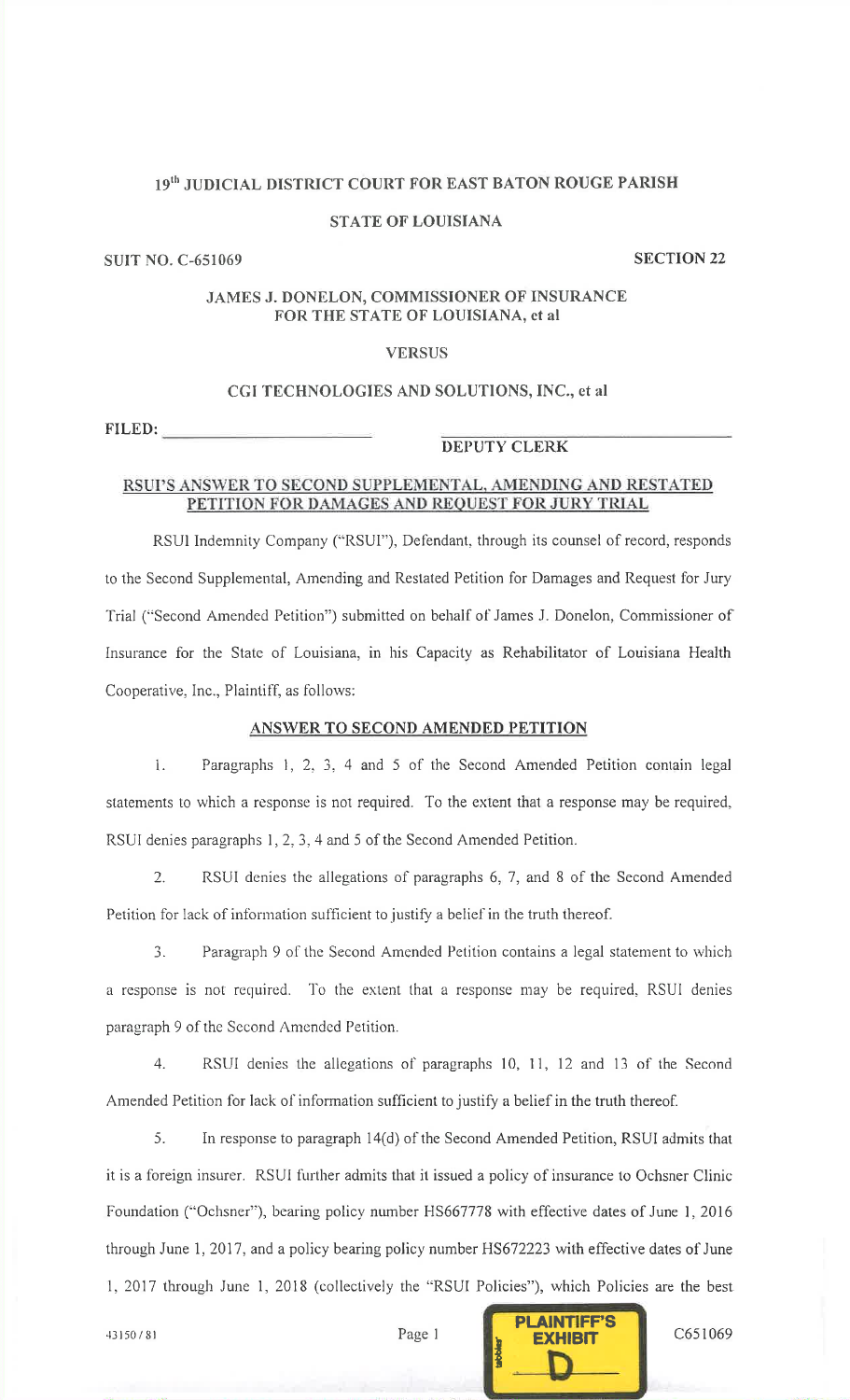evidence of their contents and are subject to the terms and conditions described therein. RSUIspecifically pleads the terms, conditions, endorsements, exclusions, limitations and provisions of the RSUI Policies as if copied herein. RSUI denies that the RSUI Policies provide any coveragefor the claims alleged or described in the Second Amended Petition, and further denies anyliability. obligation or responsibility in connection with the allegations and circumstancesde scribed in that pleadings. Except as expressly admitted, RSUI otherwise denies paragraph <sup>14</sup>of the Petition for lack of information sufficient to justify a belief in the truth thereof.

6. Paragraph i5 of the Second Amended Petition contains a legal statement to whicha response is not required. To the extent that a response may be required, RSUI denies paragraph 15 of the Second Amended Petition.

7. RSUI denies the allegations of paragraphs 16, I7, 18, 19, 20, 21, and 22 of theSecond Amended Petition for lack of information sufficient to justify a belief in the truth thereof.

8. RSUI denies the allegations of paragraph 23 of the Second Amended Petition.

9. In response to paragraph 24, RSUI repeats its responses to paragraphs l-23 as ifset forth fuily herein.

10. RSUI denies the allegations of paragraphs 25,26, 27,28,29, 3A, 31, 32, 33, 34,35,36,37,38 and 39 of the Second Amended Petition for lack of information sufficient to justifya belief in the truth thereof.

11. RSUI denies the aliegations of paragraph 40 and 41 of the Second AmendedPetition.

12. In response to paragraph 42, RSUI repeats its responses to paragraphs 1-41 as ifset forth fully herein.

13. RSUI denies the ailegations of paragraphs 43, 44, 45, 46, 47, 48,49, 50, 51, 52,53, 54, 55, 56, 57, 58, 59, 60, 61, 62, 63, 64, 65, 66, 67, 69, 69, 70 and 7l of the SecondAmended Petition for lack of information sufficient to justify a belief in the truth thereof.

14. In response to paragraph 72, RSUI repeats its responses to paragraphs 1-71 as ifset forth fully herein.

15. RSUI denies the allegations of paragraphs 73, 74, 75, 76, 77, 78, 79 and 80 of the Second Amended Petition for lack of information sufficient to justify a belief in the truth thereof.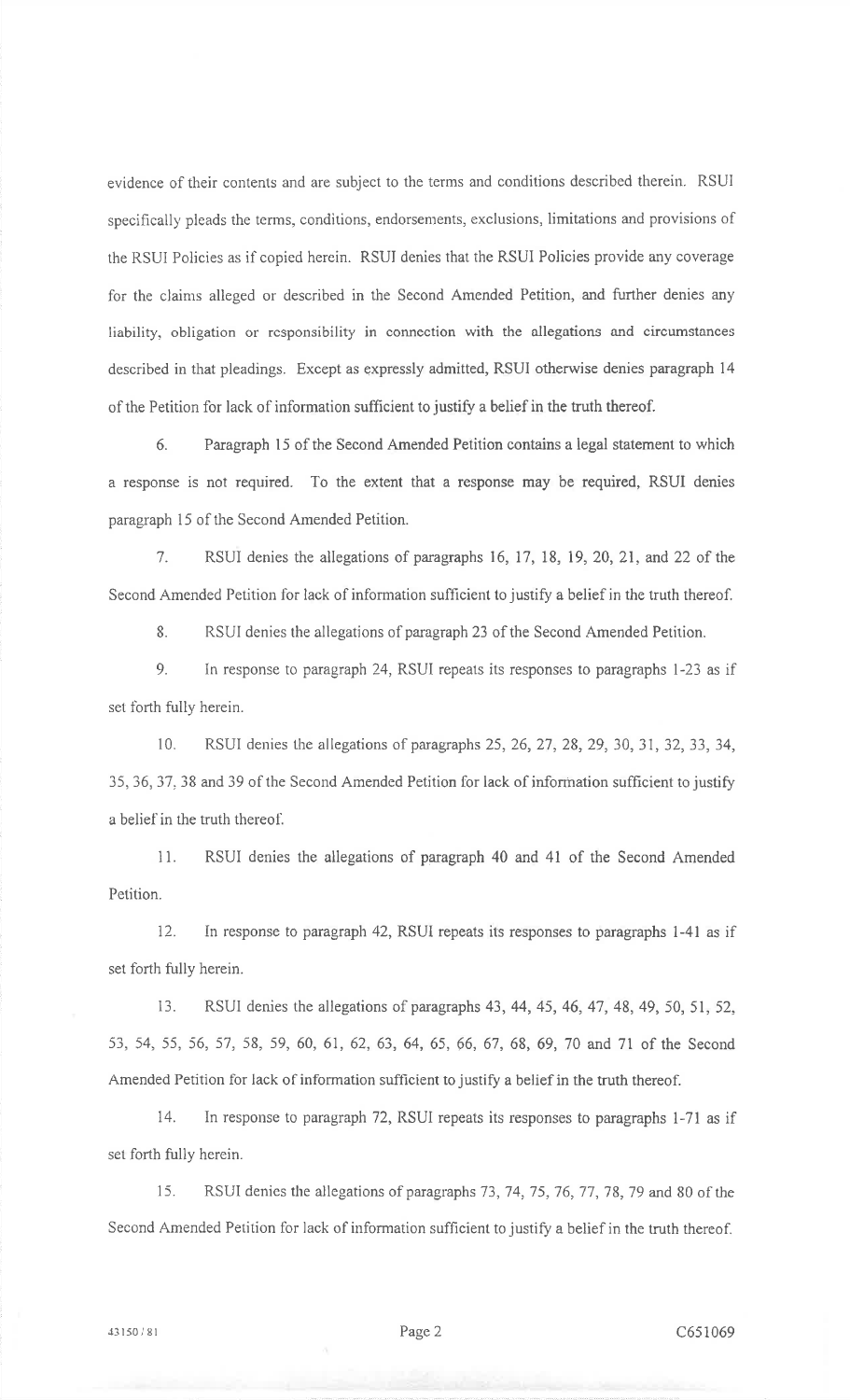i6. ln response to paragraph 81, RSUI repeats its responses to paragraphs l-80 as ifset forth fully herein.

17. RSUI denies the allegations of paragraphs 82,83,84,85, 86,87,88,89,90,91,92,93,94,95,96,97,98,99,100, i01,102,103,104,105,106,107,108,109,110,111,112,113, 114, 115, 116, 117, 118, 119, 120, 121, 122, 123, 124, 125, 126, 127, 128, 129, 130, 131, 132, 133and 134 of the Second Amended Petition for lack of information sufficient to justify a belief in the truth thereof.

<sup>I</sup>B. In response to paragraph 135, RSUI repeats its responses to paragraphs I -134 as il'set forth fully herein.

19. RSUI denies the allegations of paragraphs 136, 137, 138, 139, 140, 141, 142, 143, 144, 145, 146. 147,148 and 149 of the Second Amended Petition for lack of informationsufficient to justify a belief in the truth thereof.

20. Paragraph 150 of the Second Amended Petition contains a legal statement to which a response is not required. To the extent that a response may be required, RSUI deniesparagraph 150 of the Second Amended Petition.

21. RSUI further denies the allegations of any and all other numbered, unnumbered, or misnumbered paragraphs, and denies that Plaintiff is entitled to any of the relief sought in hisprayer for relief.

## AFFIRMATIVE DEFENSES AND OTHER RESPONSES

RSUI asserts the following affirmative defenses and additional responses to the SecondSupplemental, Amending and Restated Petition for Damages and Request for Jury Trial filed byPlaintiff.

#### FIRST DEFENSE

RSUI's obligations (if any) are subject to the terms, conditions, endorsements, exclusions, limitations and other provisions of the RSUI Policies, which are adopted andreferenced as if copied herein, and/or applicable law.

## **SECOND DEFENSE**

The Second Amended Petition is not covered because it was not first made against anInsured and reported to RSUI in accordance with the applicable provisions of the RSUI Policies.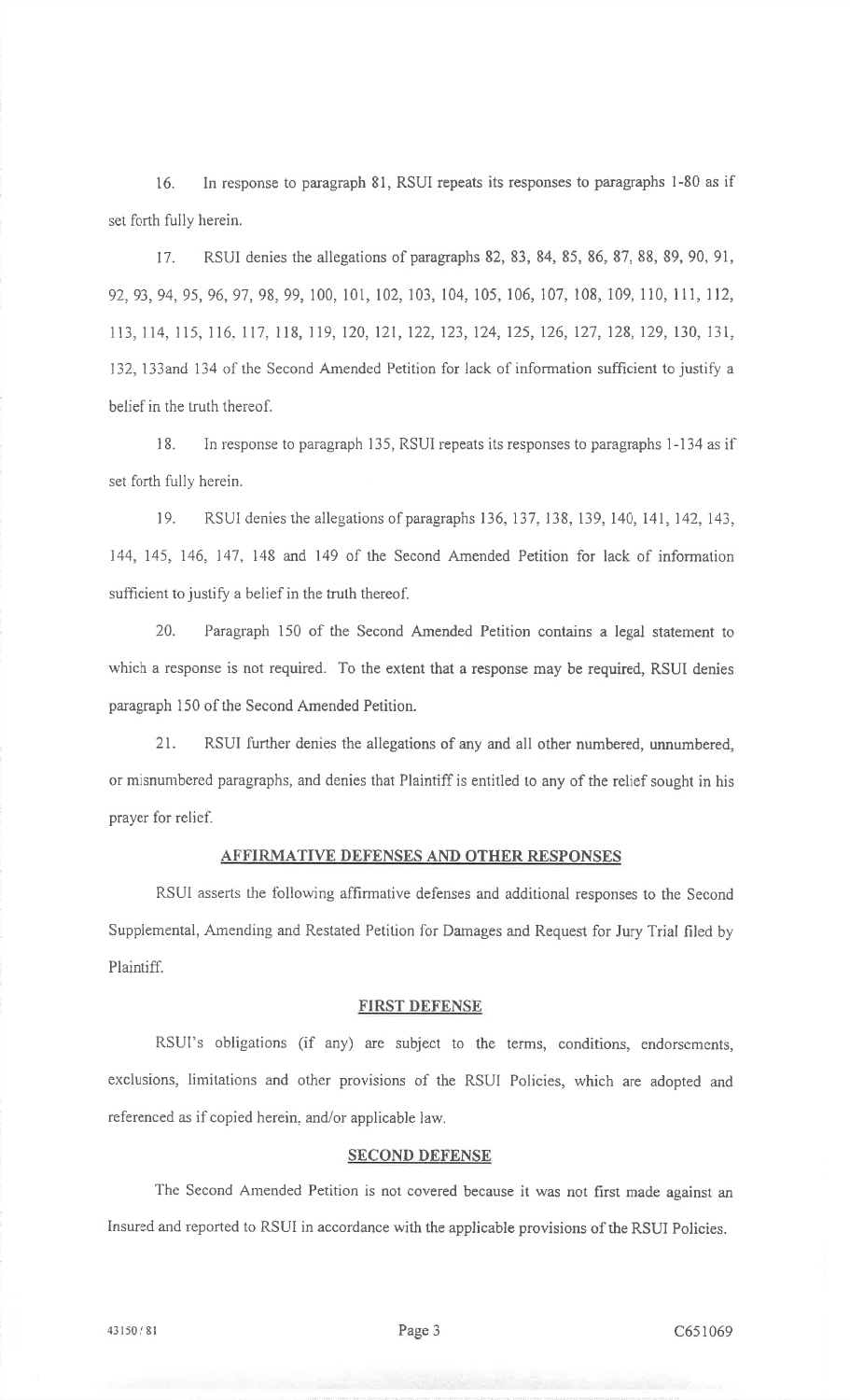## THIRD DEFENSE

The Second Amended Petition fails to state a claim upon which relief can be granted against RSUI.

### FOURTH DEFENSE

The claims asserted in the Second Arnended Petition against RSUI are prescribed and/orpreempted in whole or alternatively in part.

#### FIFTH DEFENSE

To the extent that they are applicable to any claims asserted by Plaintiff (which RSUIdenies based upon information and belief), the RSUI Policies are excess to policies of insurance issued by Darwin National Assurance Company / Allied World Specialty Insurance Company("Ailied World") to Ochsner (the "Allied World Policies") and policies of insurance issued byEvanston Insurance Company ("Evanston") to Ochsner (the "Evanston Policies").

#### SIXTH DEFENSE

RSUI alternatively avers that the limits and coverage provided by the Allied WorldPolicies, the Evanston Policies, and any other primary coverage or other insurance available tothe insureds under the RSUI Policies, must be first exhausted and paid before any coverage under the RSUI Policies may be applicable or available.

#### **SEVENTH DEFENSE**

Alternatively, any coverage that may be available under the RSUI Policies is subject tothe terms, conditions, endorsements, exclusions, limitations and other provisions of the RSUIPolicies, and/or to any applicable law.

#### EIGHTH DEFENSE

Altematively, any coverago that may be available under the RSUI Policies is subject tothe terms, conditions, endorsements, exclusions, Iimitations and other provisions of the AlliedWorld Policies, and any other primary coverage or other insurance available to the insureds under the RSUI Policies, which policies are adopted and referenced as if copied herein, and/or toapplicable law.

#### NINTH DEFENSE

Plaintiff's claims are barred, or alternatively reduced, by the doctrine of avoidable consequences.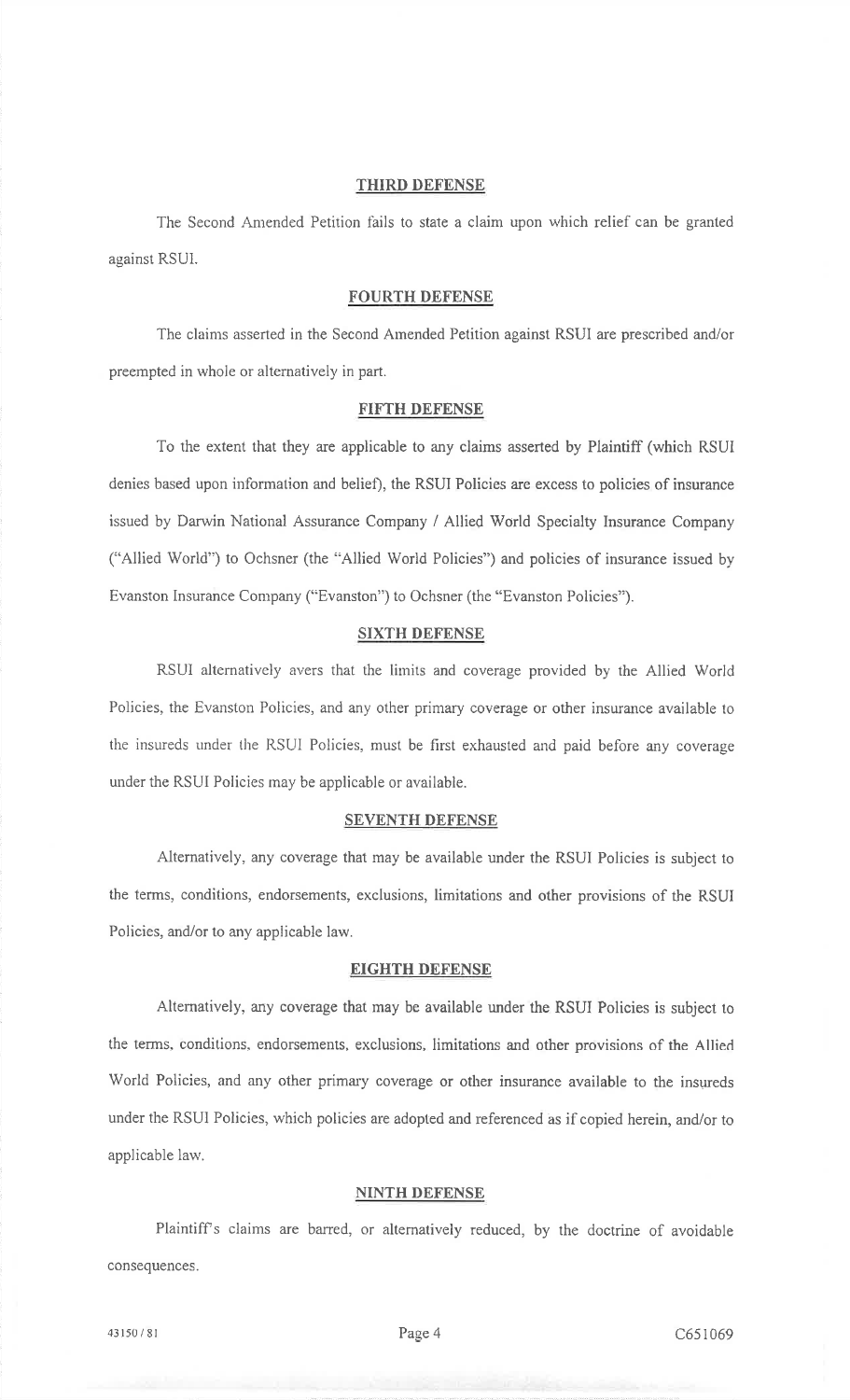#### TENTH DEFENSE

'fo the extent that Ochsner or any other insured breached or failed to comply with orperform any obiigations or duties set forth or included in the RSUI Policies, RSUI denies anyliability under the RSUI Policies.

## ELEVENTH DEFENSE

RSUI alternatively avers upon infbrmation and belief that the claims, damages and otherrelief requested or set forth in the Second Amended Petition arose from the negligence, fault and/or want of due care on the parl of parties other than any insured under the RSUI Policies,and/or other natural and juridical persons and/or other circumstances, that bar or altemativelyreduce any right of recovery against RSUL

## TWELFTH DEFENSE

Plaintiffs claims against RSUI are barred by the doctrines of res judicata and/orcollateral estoppel.

#### THIRTEENTH DEFENSE

Upon information and belief, any damage(s), losses or other relief described in theSecond Amended Complaint, if any, were caused by parties or non-parties for whose actions,conduct, fault, negligence or omissions RSUI is not responsible or liable.

#### FOURTEENTH DEFENSE

Altematively, any party who suffered any damages as alleged in the Second AmendedComplaint failed to take reasonable or appropriate conduct in order to mitigate damages, if any.

#### FIFTEENTH DEFENSE

Plaintiff's claims against RSUI are barred, in whole or in part, by the principles of acquiescence, consent, amendment, modification, merger, estoppel, waiver, legal justification, license, excuse and/or privilege, transaction and compromise, payment, set off, thilure or lack ofconsideration, and by its own particular acts and omissions.

#### **SIXTEENTH DEFENSE**

Plaintiff has no right of direct action against RSUI.

#### SEVENTEENTH DEFENSE

RSUI hereby adopts and incorporates, as if set forth herein, any and all defenses asserted or to be asserted by Allied World in response to the Second Amended Complaint.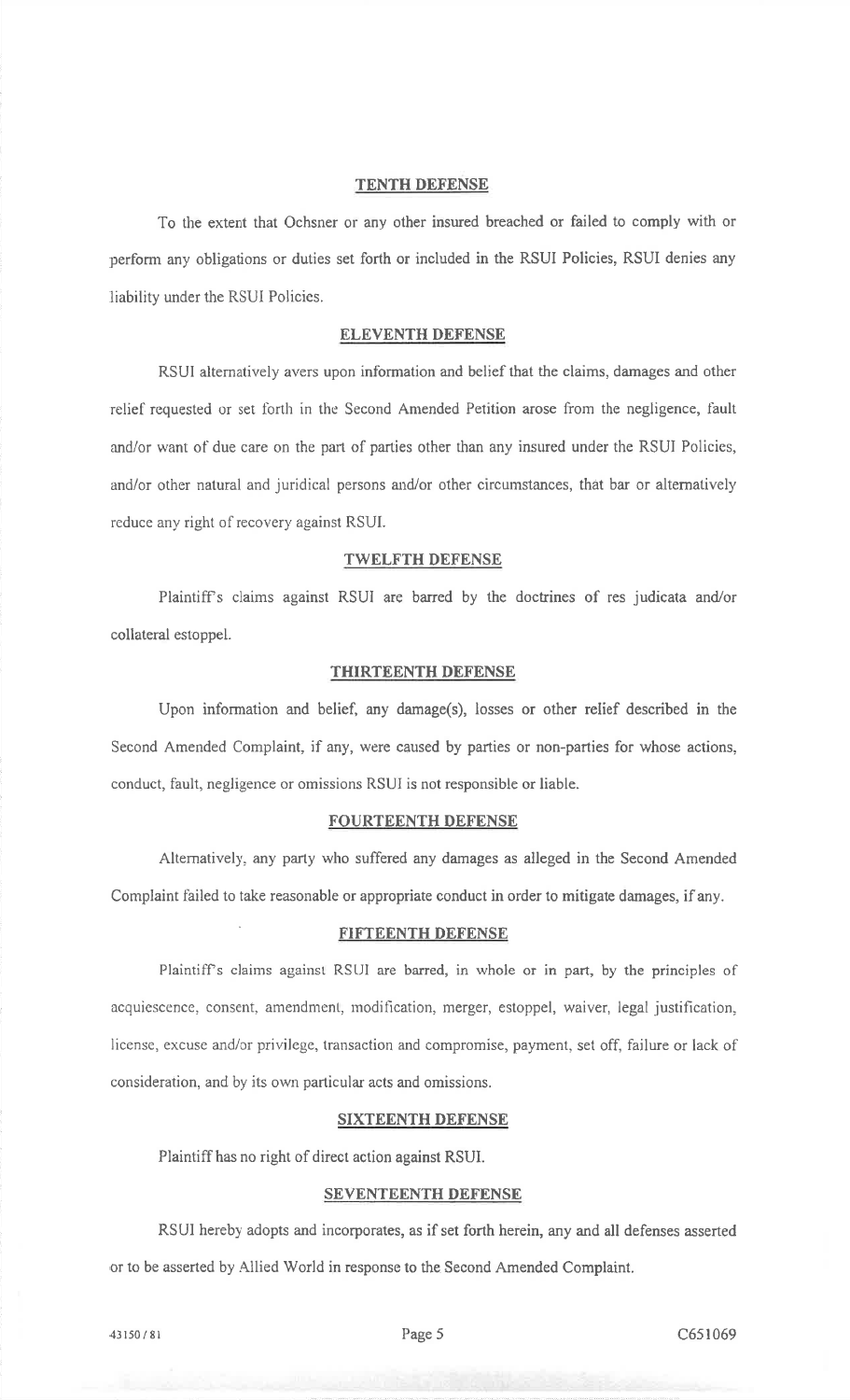#### EIGHTEENTH DEFENSE

RSUI hereby adopts and incorporates, as if set forth herein, any and all defenses asserted or to be asserted by Evanston in response to the Second Amended Complaint.

## NINETEENTH DEFENSB

Plaintiff's claims are alternatively barred, in whole or in part, by the fortuity, known risk, known loss and loss-in-progress doctrines. RSUI avers upon information and belief that the acts, conduct, errors and omissions described and alleged in the Second Amended Petition concem orrelate to claims, circumstances and occurrences of which were known to Ochsner prior to thecommencement of the term of one or more of the RSUI Policies.

### TWENTIETH DEFENSE

Any claims and demands asserted against RSUI are altematively subject to the deductibleor retention requirements of the RSUI Policies.

## TWENTY-FIRST DEFENSE

To the extent that the Insured(s) failed to accurately disclose and/or omitted disolosingany information submitted or requested in connection with any application submitted to RSUI for the RSUI Policies, RSUI alternatively reserves its right to assert further defenses and responses in the event that any such non-disclosures or omissions would have materially affected RSUI's consideration of any such application and request for coverage in connection with theRSUI Policies.

## TWENTY-SECOND DEFENSE

To the extent any Insured breached or failed to comply with or perform any obligationsor duties set forth or included in the RSUI Policies, RSUI denies any liability under the RSUIPolicies.

#### TWENTY-THIRD DEFENSE

RSUI is entitled to an offset or credit for any and all sums which have been or mayhereafter be paid by any RSUI Insured(s) or any other person to the Plaintiff in connection withany of the transactions or occurrences described in the Second Amended Petition. Plaintiff is notentitled to receive "double-recovery" fiom RSUI for any damages or losses for which it alreadyhas been or hereafter may be, reimbursed by any third party in connection with any of the transactions or occurrences described in the Second Amended Petition.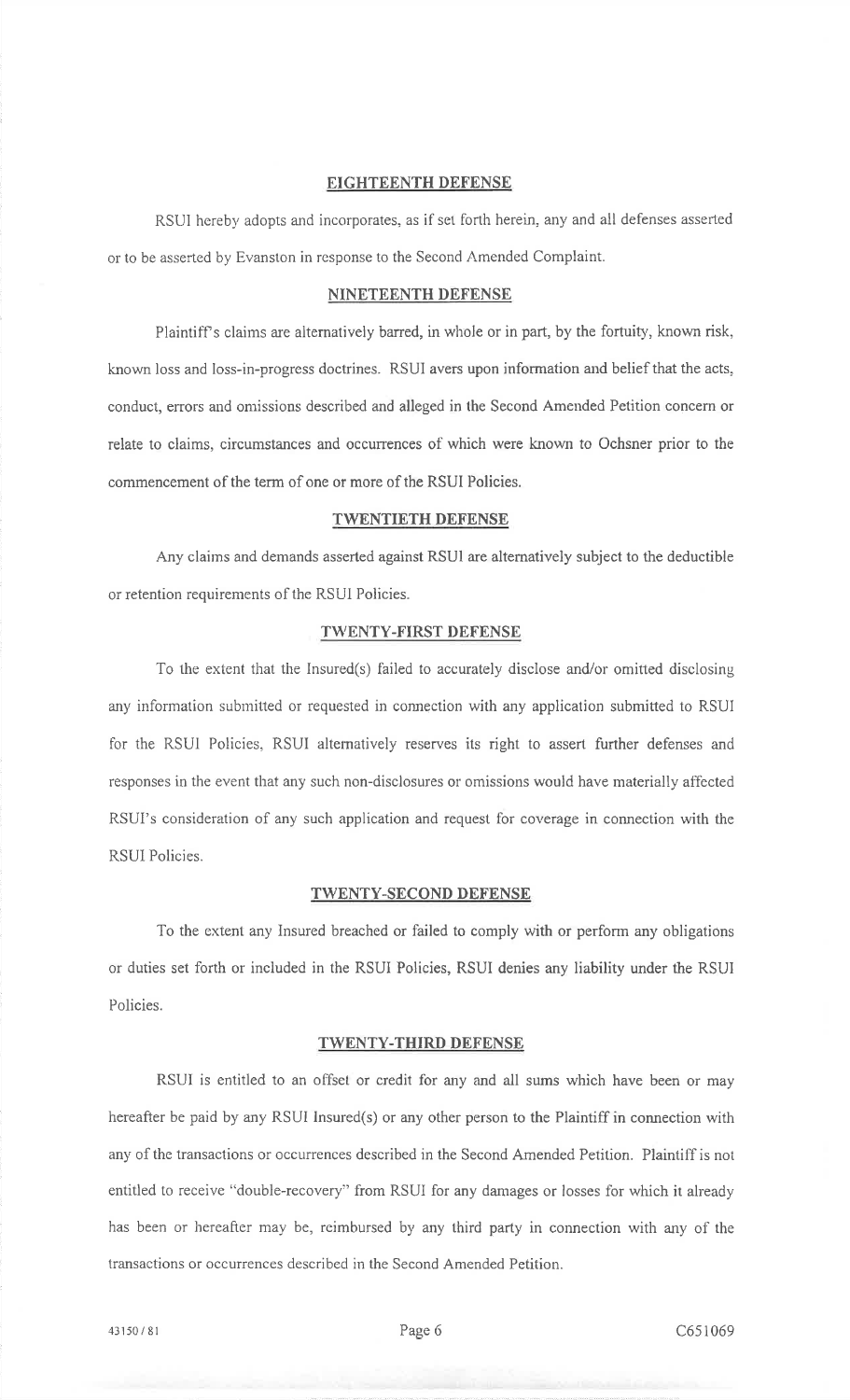## TWENTY-FOURTH DEFENSE

RSUI reserves its right to seek leave to amend and/or supplement its answer in order toassert any affirmative defense, response or other matter that may arise or become relevant duringthe course of these proceedings, whether through discovery or otherwise.

WHEREFORE, RSUI Indemnity Company, defendant, through its counsel of record, prays that its Answer be deemed good and sufficient, and after due proceedings that judgment begranted in its favor, dismissing the Petition for Damages filed on behalf of James J. Donelon,Commissioner of Insurance for the State of Louisiana, in his Capacity as Rehabilitator of Louisiana Health Cooperative, Inc., Plaintiff, and any other claims and demands that have been or could have been asserted against RSUI, with prejudice and at Plaintiff's cost. RSUI Indemnity Company further requests that the Court grant any general, equitable or other relief.

Respectfully submitted,

GEORGE D. FAGAN, Esq. (I

 ANTON L. HASENKAMPF, Esq. (36109)LEAKE & ANDERSSON LLP I 100 Poydras Street, Suite 1700 New Orleans, Louisiana 70163Phone: (504) 585-7500 Fax: (504) 585-7775Email: *gfagan@leakeandersson.com* ahasenkamp†@leakeandersson.com

Attorneys for Defendant, RSUI Indemnity, Inc.

## CERTIFICATE OF SERVICE

I hereby certify that the foregoing pleading has been delivered to all counsel of record, by depositing <sup>a</sup>copy of same in the United States mail, first class postage prepaid at their lastknown address of record, or by electronic mail, or by facsimile transm<u>ission o</u>r by hand delivery today, December I8, 2017.